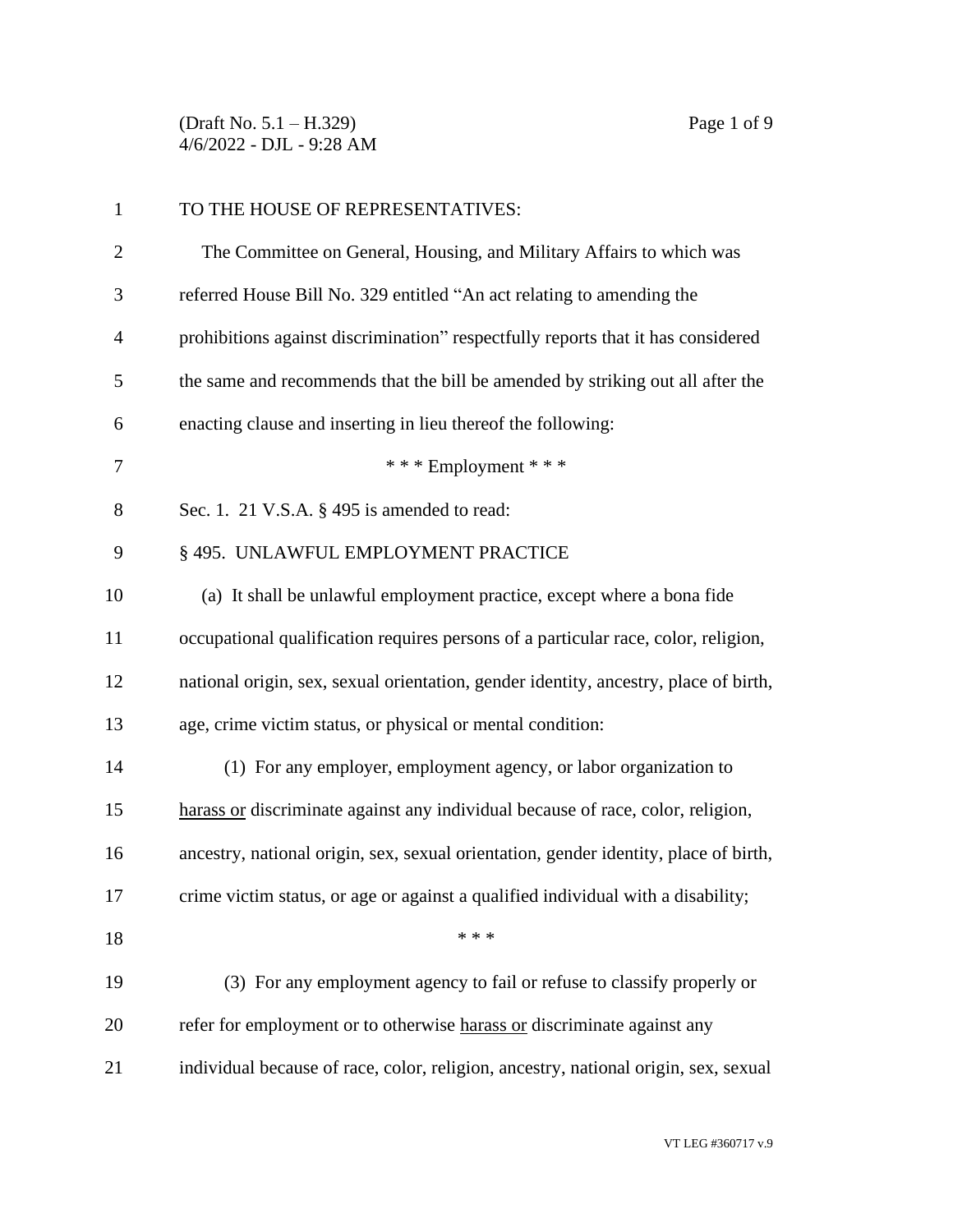(Draft No. 5.1 – H.329) Page 2 of 9 4/6/2022 - DJL - 9:28 AM

| $\mathbf{1}$   | orientation, gender identity, place of birth, crime victim status, or age or      |  |
|----------------|-----------------------------------------------------------------------------------|--|
| $\overline{2}$ | against a qualified individual with a disability;                                 |  |
| 3              | (4) For any labor organization, because of race, color, religion, ancestry,       |  |
| 4              | national origin, sex, sexual orientation, gender identity, place of birth, crime  |  |
| 5              | victim status, or age to harass or discriminate against any individual or against |  |
| 6              | a qualified individual with a disability or to limit, segregate, or qualify its   |  |
| 7              | membership;                                                                       |  |
| 8              | * * *                                                                             |  |
| 9              | (8) Retaliation prohibited. An employer, employment agency, or labor              |  |
| 10             | organization shall not discharge or in any other manner harass or discriminate    |  |
| 11             | against any employee because the employee:                                        |  |
| 12             | * * *                                                                             |  |
| 13             | (i) An employee shall not be required to demonstrate the existence of             |  |
| 14             | another employee or individual to whom the employee's treatment can be            |  |
| 15             | compared in determining whether a violation of the provisions of this section     |  |
| 16             | occurred.                                                                         |  |
| 17             | (i) Notwithstanding any State or federal judicial precedent to the contrary:      |  |
| 18             | (1) harassment and discrimination need not be severe or pervasive to              |  |
| 19             | constitute a violation of this section; and                                       |  |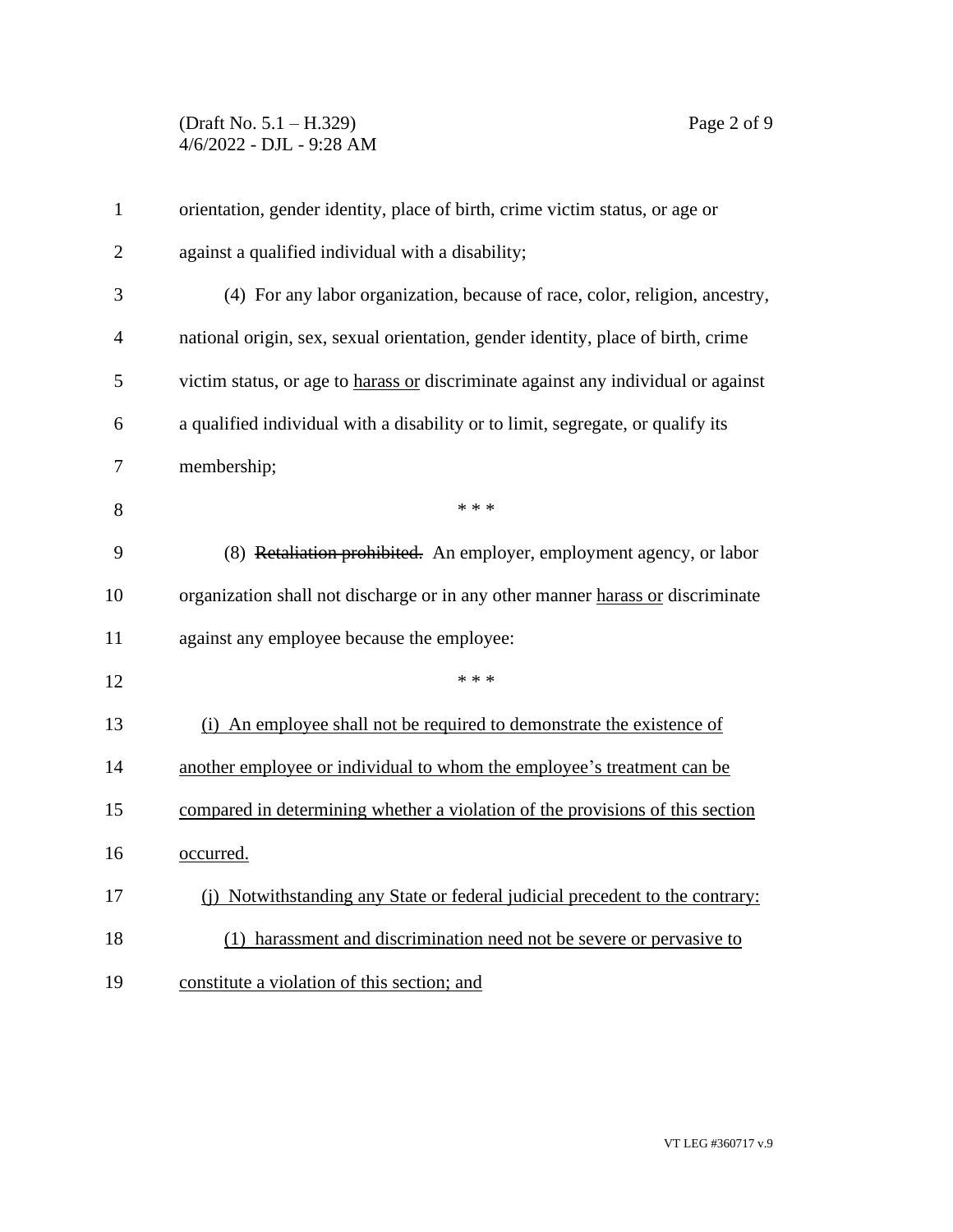(Draft No. 5.1 – H.329) Page 3 of 9 4/6/2022 - DJL - 9:28 AM

| $\mathbf{1}$   | (2) behavior that a reasonable employee with the same protected                                 |  |
|----------------|-------------------------------------------------------------------------------------------------|--|
| $\overline{2}$ | characteristic would consider to be a petty slight or trivial inconvenience shall               |  |
| 3              | not constitute unlawful harassment or discrimination pursuant to this section.                  |  |
| $\overline{4}$ | Sec. 2. 21 V.S.A. § 495d is amended to read:                                                    |  |
| 5              | §495d. DEFINITIONS                                                                              |  |
| 6              | As used in this subchapter:                                                                     |  |
| 7              | * * *                                                                                           |  |
| 8              | $(13)(A)$ "Sexual harassment" is a form of sex discrimination and means                         |  |
| 9              | unwelcome sexual advances, requests for sexual favors, and other verbal $\theta$ <sub>1</sub> . |  |
| 10             | physical, written, auditory, or visual conduct of a sexual nature when:                         |  |
| 11             | $(A)(i)$ submission to that conduct is made either explicitly or                                |  |
| 12             | implicitly a term or condition of employment;                                                   |  |
| 13             | $(\mathbf{B})(ii)$ submission to or rejection of such conduct by an individual is               |  |
| 14             | used as a component of the basis for employment decisions affecting that                        |  |
| 15             | individual; or                                                                                  |  |
| 16             | $\left(\frac{C}{\text{ii}}\right)$ the conduct has the purpose or effect of substantially       |  |
| 17             | interfering with an individual's work performance or creating an intimidating,                  |  |
| 18             | hostile, or offensive work environment.                                                         |  |
| 19             | (B) Sexual harassment need not be severe or pervasive in order to be                            |  |
| 20             | unlawful pursuant to this subchapter.                                                           |  |
| 21             | * * *                                                                                           |  |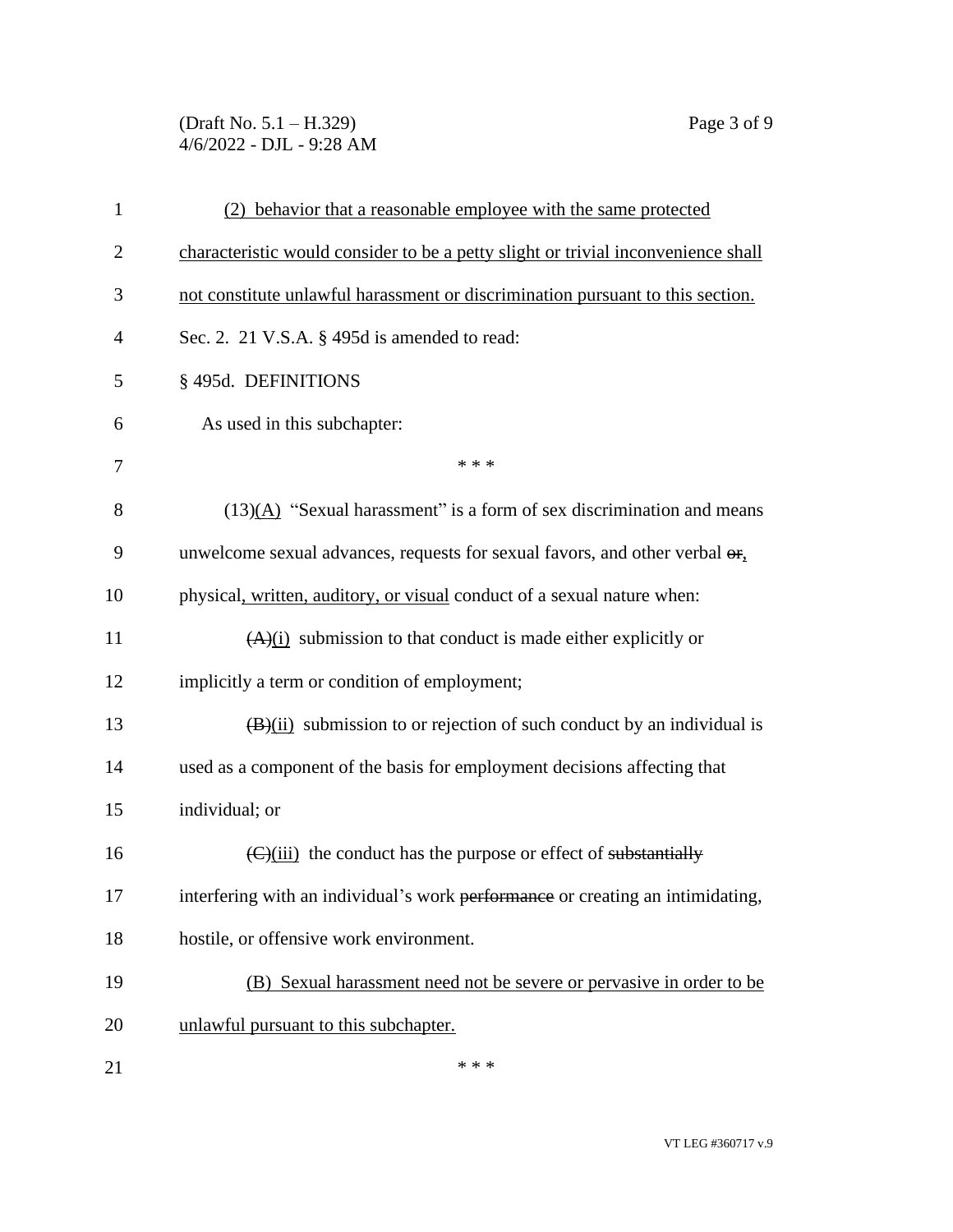(Draft No. 5.1 – H.329) Page 4 of 9 4/6/2022 - DJL - 9:28 AM

| $\mathbf{1}$   | (16) "Harass" means to engage in unwelcome conduct based on an                      |
|----------------|-------------------------------------------------------------------------------------|
| $\overline{2}$ | employee's race, color, religion, national origin, sex, sexual orientation, gender  |
| 3              | identity, ancestry, place of birth, age, crime victim status, or physical or mental |
| 4              | condition that interferes with the employee's work or creates a work                |
| 5              | environment that is intimidating, hostile, or offensive. In determining whether     |
| 6              | conduct constitutes harassment:                                                     |
| 7              | (A) The determination shall be made on the basis of the record as a                 |
| 8              | whole, according to the totality of the circumstances, and a single incident may    |
| 9              | constitute unlawful harassment.                                                     |
| 10             | (B) Incidents that may be harassment shall be considered in the                     |
| 11             | aggregate with varying types of conduct and conduct based on multiple               |
| 12             | characteristics viewed in totality, rather than in isolation.                       |
| 13             | (C) Conduct may constitute harassment, regardless of whether:                       |
| 14             | (i) the complaining employee is the individual being harassed;                      |
| 15             | (ii) the complaining employee acquiesced or otherwise submitted                     |
| 16             | to or participated in the conduct;                                                  |
| 17             | (iii) the conduct is also experienced by others outside the                         |
| 18             | protected class involved in the conduct;                                            |
| 19             | (iv) the complaining employee was able to continue carrying out                     |
| 20             | the employee's job duties and responsibilities despite the conduct;                 |
| 21             | (v) the conduct resulted in a physical or psychological injury; or                  |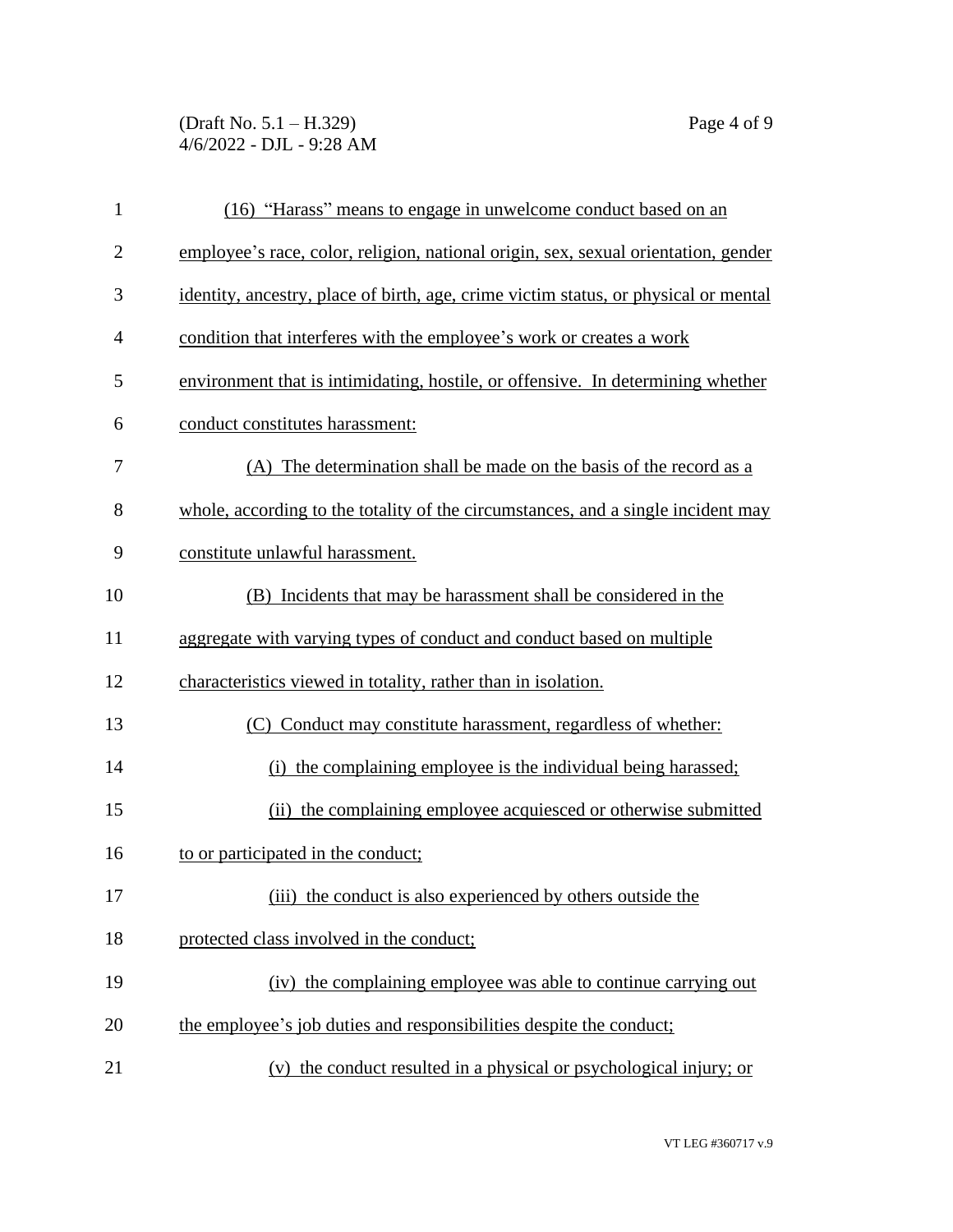(Draft No. 5.1 – H.329) Page 5 of 9 4/6/2022 - DJL - 9:28 AM

| $\mathbf{1}$   | (vi) the conduct occurred outside the workplace.                                |
|----------------|---------------------------------------------------------------------------------|
| $\overline{2}$ | *** Fair Housing ***                                                            |
| 3              | Sec. 3. $9$ V.S.A. $\S$ 4500 is amended to read:                                |
| $\overline{4}$ | § 4500. LEGISLATIVE INTENT                                                      |
| 5              | (a) The provisions of this chapter establishing legal standards, duties, and    |
| 6              | requirements with respect to persons with disabilities in places of public      |
| 7              | accommodation as defined in this chapter, except those provisions relating to   |
| 8              | remedies, are intended to implement and to be construed so as to be consistent  |
| 9              | with the Americans with Disabilities Act, 42 U.S.C. § 12101 et seq. and         |
| 10             | regulations promulgated under that act Act, and are not intended to impose      |
| 11             | additional or higher standards, duties, or requirements than that act Act.      |
| 12             | (b) Subsections 4502(b) and (c) of this title shall not be construed to create  |
| 13             | or impose on governmental entities additional or higher standards, duties, or   |
| 14             | requirements than that imposed by Title II of the Americans with Disabilities   |
| 15             | Act.                                                                            |
| 16             | (c) The provisions of this chapter shall be construed liberally to accomplish   |
| 17             | its remedial purposes and any exceptions and exemptions to the provisions of    |
| 18             | this chapter shall be construed narrowly in order to maximize the deterrence of |
| 19             | discriminatory behavior.                                                        |
| 20             | Sec. 4. $9$ V.S.A. $\S$ 4503 is amended to read:                                |
| 21             | § 4503. UNFAIR HOUSING PRACTICES                                                |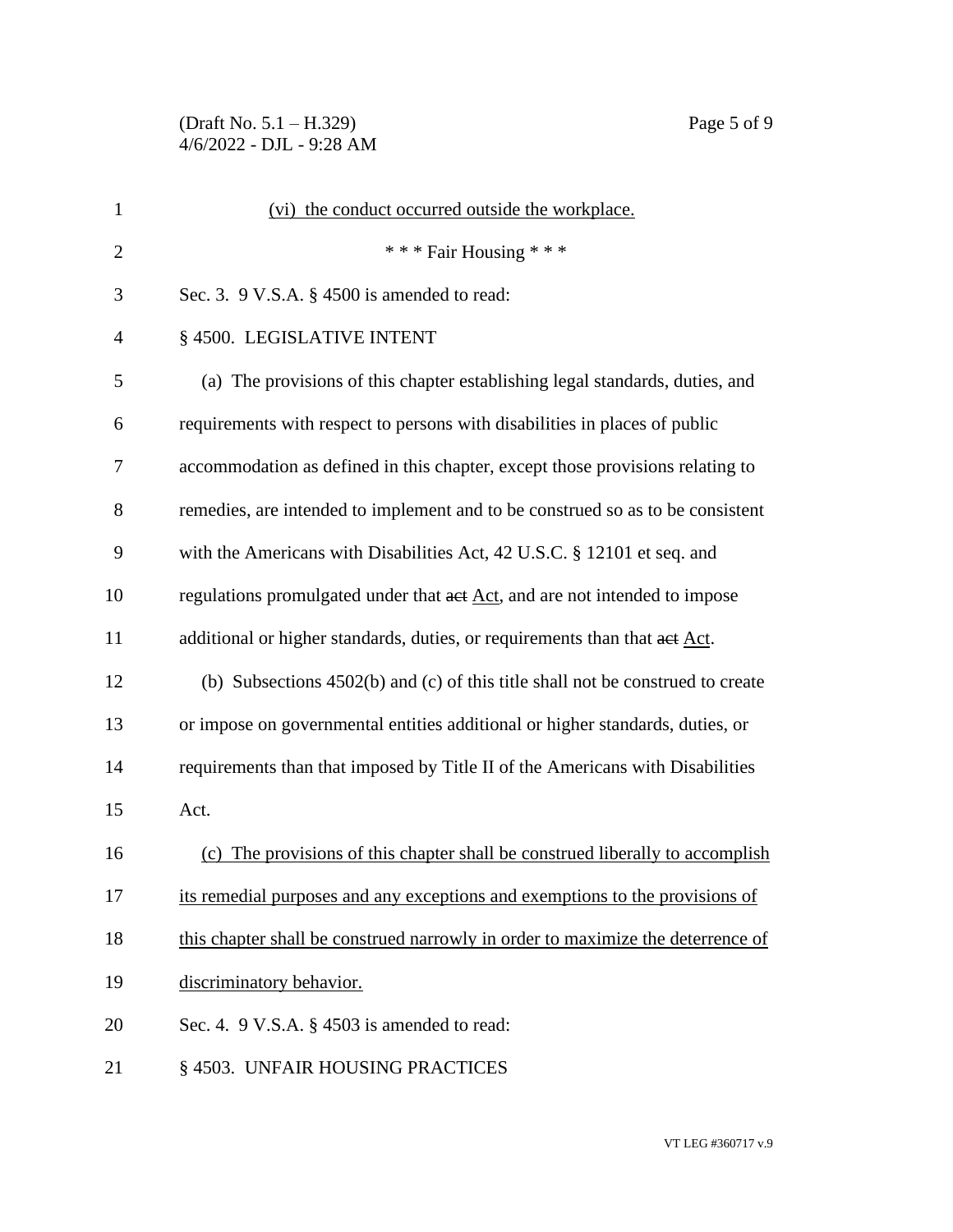| 1              | (a) It shall be unlawful for any person:                                            |
|----------------|-------------------------------------------------------------------------------------|
| $\overline{2}$ | * * *                                                                               |
| 3              | (2) To discriminate against, or to harass, any person in the terms,                 |
| 4              | conditions, privileges, and protections of the sale or rental of a dwelling or      |
| 5              | other real estate, or in the provision of services or facilities in connection      |
| 6              | therewith with a dwelling or other real estate, because of the race, sex, sexual    |
| 7              | orientation, gender identity, age, marital status, religious creed, color, national |
| 8              | origin, or disability of a person, or because a person intends to occupy a          |
| 9              | dwelling with one or more minor children, or because a person is a recipient of     |
| 10             | public assistance, or because a person is a victim of abuse, sexual assault, or     |
| 11             | stalking.                                                                           |
| 12             | * * *                                                                               |
| 13             | $(d)(1)$ As used in this section, "harass" means to engage in unwelcome             |
| 14             | conduct that detracts from, undermines, or interferes with the person's terms,      |
| 15             | conditions, privileges, or protections in the sale or rental of a dwelling or other |
| 16             | real estate, or in the provision of services or facilities in connection with a     |
| 17             | dwelling or other real estate, because of the person's race, sex, sexual            |
| 18             | orientation, gender identity, age, marital status, religious creed, color, national |
| 19             | origin, or disability, or because the person intends to occupy a dwelling with      |
| 20             | one or more minor children, or because the person is a recipient of public          |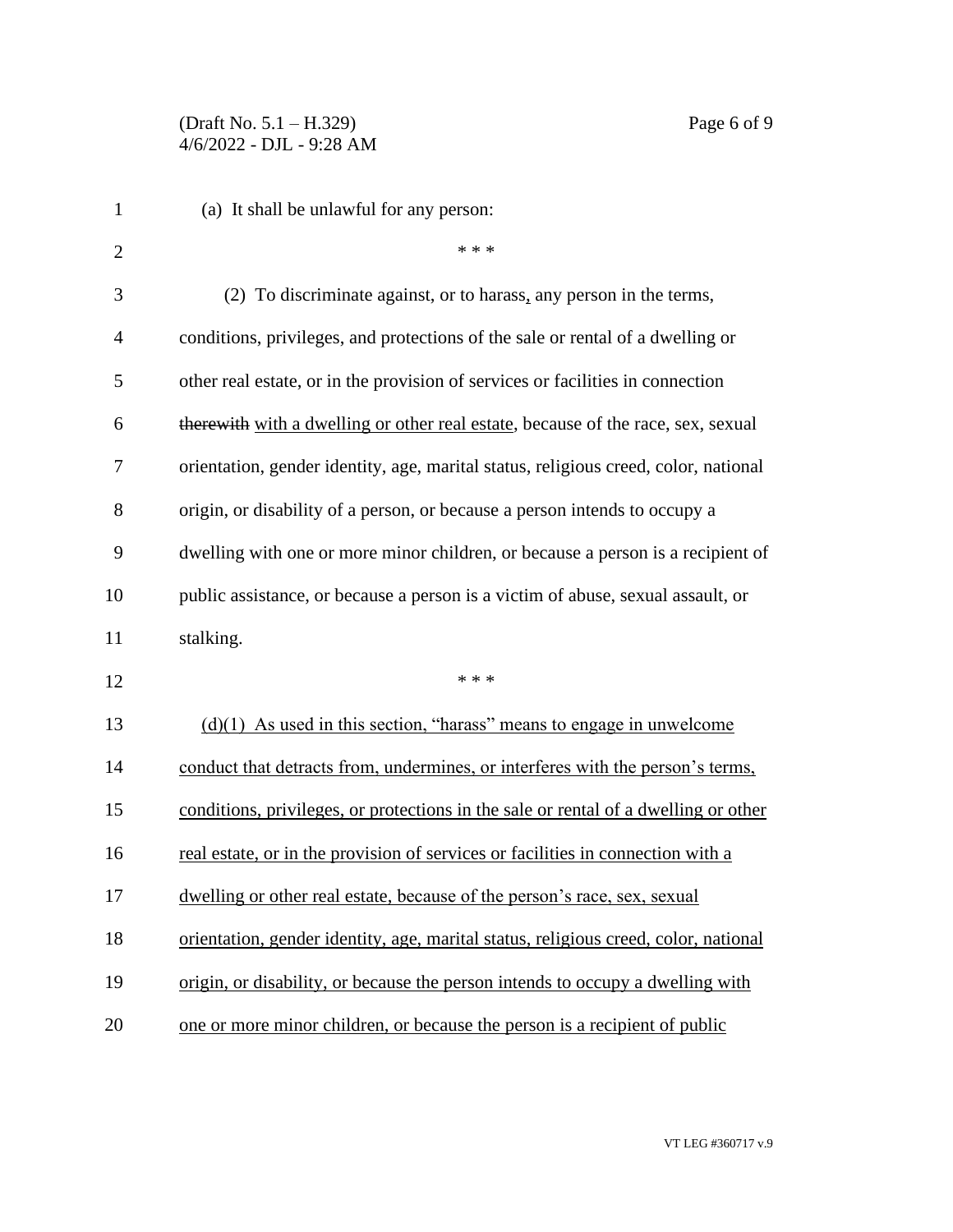(Draft No. 5.1 – H.329) Page 7 of 9 4/6/2022 - DJL - 9:28 AM

| $\mathbf{1}$   | assistance, or because the person is a victim of abuse, sexual assault, or        |  |
|----------------|-----------------------------------------------------------------------------------|--|
| $\overline{2}$ | stalking.                                                                         |  |
| 3              | (2) Notwithstanding any judicial precedent to the contrary, harassing             |  |
| 4              | conduct need not be severe or pervasive to be unlawful pursuant to the            |  |
| 5              | provisions of this section. In determining whether conduct constitutes            |  |
| 6              | unlawful harassment:                                                              |  |
| 7              | (A) The determination shall be made on the basis of the record as a               |  |
| 8              | whole, according to the totality of the circumstances, and a single incident may  |  |
| 9              | constitute unlawful harassment.                                                   |  |
| 10             | (B) Incidents that may be harassment shall be considered in the                   |  |
| 11             | aggregate with varying types of conduct and conduct based on multiple             |  |
| 12             | characteristics viewed in totality, rather than in isolation.                     |  |
| 13             | Conduct may constitute unlawful harassment, regardless of<br>(C)                  |  |
| 14             | whether:                                                                          |  |
| 15             | the complaining person is the person being harassed;<br>(i)                       |  |
| 16             | (ii) the complaining person acquiesced or otherwise submitted to                  |  |
| 17             | or participated in the conduct;                                                   |  |
| 18             | (iii) the conduct is also experienced by others outside the                       |  |
| 19             | protected class involved in the conduct;                                          |  |
| 20             | (iv) the complaining person was able to enjoy the benefit of                      |  |
| 21             | applicable terms, conditions, privileges, or protections in the sale or rental of |  |

VT LEG #360717 v.9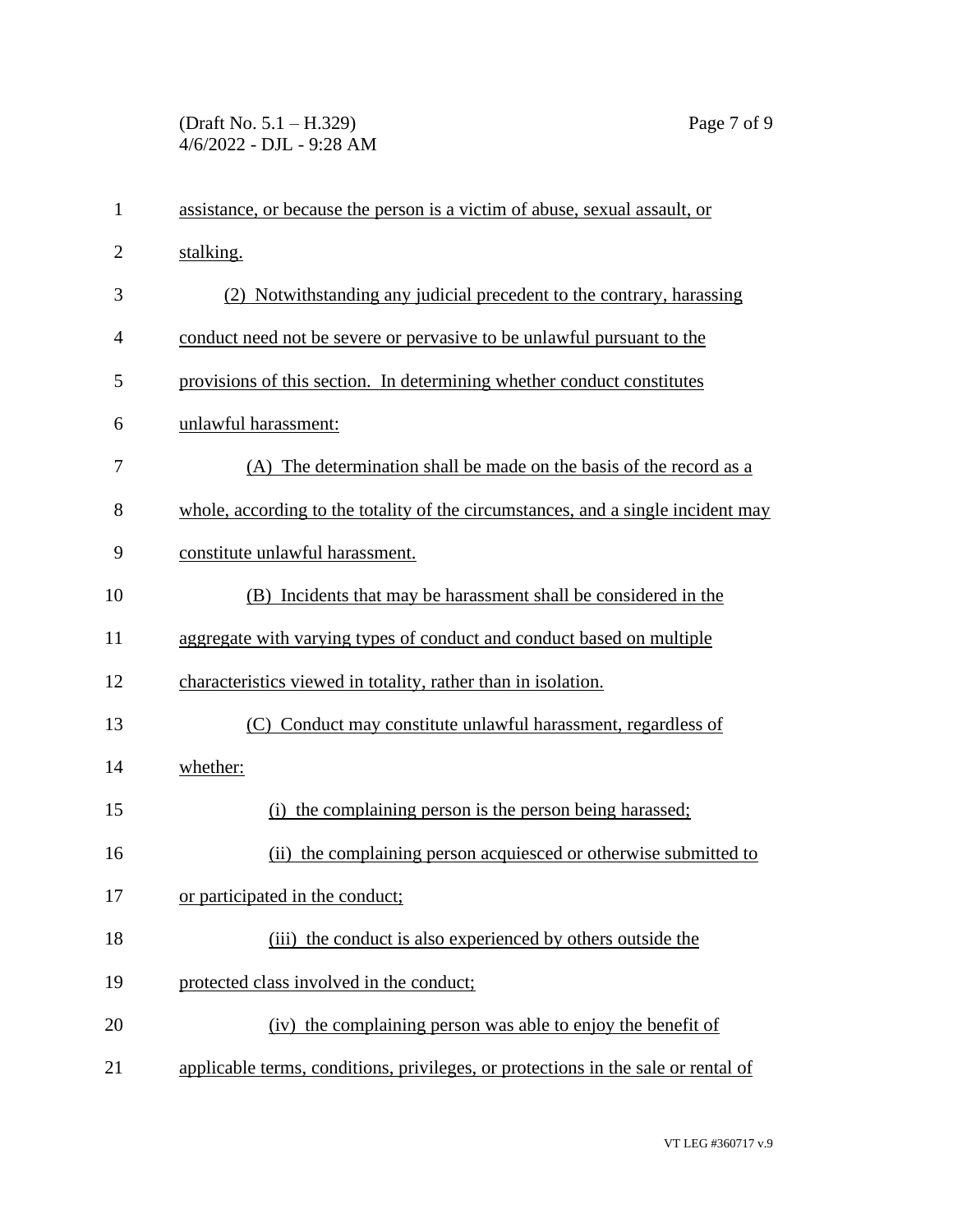(Draft No. 5.1 – H.329) Page 8 of 9 4/6/2022 - DJL - 9:28 AM

| $\mathbf{1}$   | the dwelling or other real estate, or to obtain services or facilities in connection |
|----------------|--------------------------------------------------------------------------------------|
| $\overline{2}$ | with the dwelling or other real estate, despite the conduct;                         |
| 3              | (v) the conduct resulted in a physical or psychological injury; or                   |
| $\overline{4}$ | (vi) the conduct occurred outside the dwelling or other real estate.                 |
| 5              | behavior that a reasonable person with the same protected<br>(3)                     |
| 6              | characteristic would consider to be a petty slight or trivial inconvenience shall    |
| 7              | not constitute unlawful harassment or discrimination pursuant to this section.       |
| 8              | *** Statute of Limitations ***                                                       |
| 9              | Sec. 5. 12 V.S.A. § 525 is added to read:                                            |
| 10             | § 525. ACTIONS BASED ON DISCRIMINATION                                               |
| 11             | An action under 9 V.S.A. $\S$ 4506(a) or 21 V.S.A. $\S$ 495b shall be                |
| 12             | commenced within six years after the cause of action accrues and not after.          |
| 13             | *** Effective Date ***                                                               |
| 14             | Sec. 6. EFFECTIVE DATE                                                               |
| 15             | This act shall take effect on July 1, 2022.                                          |